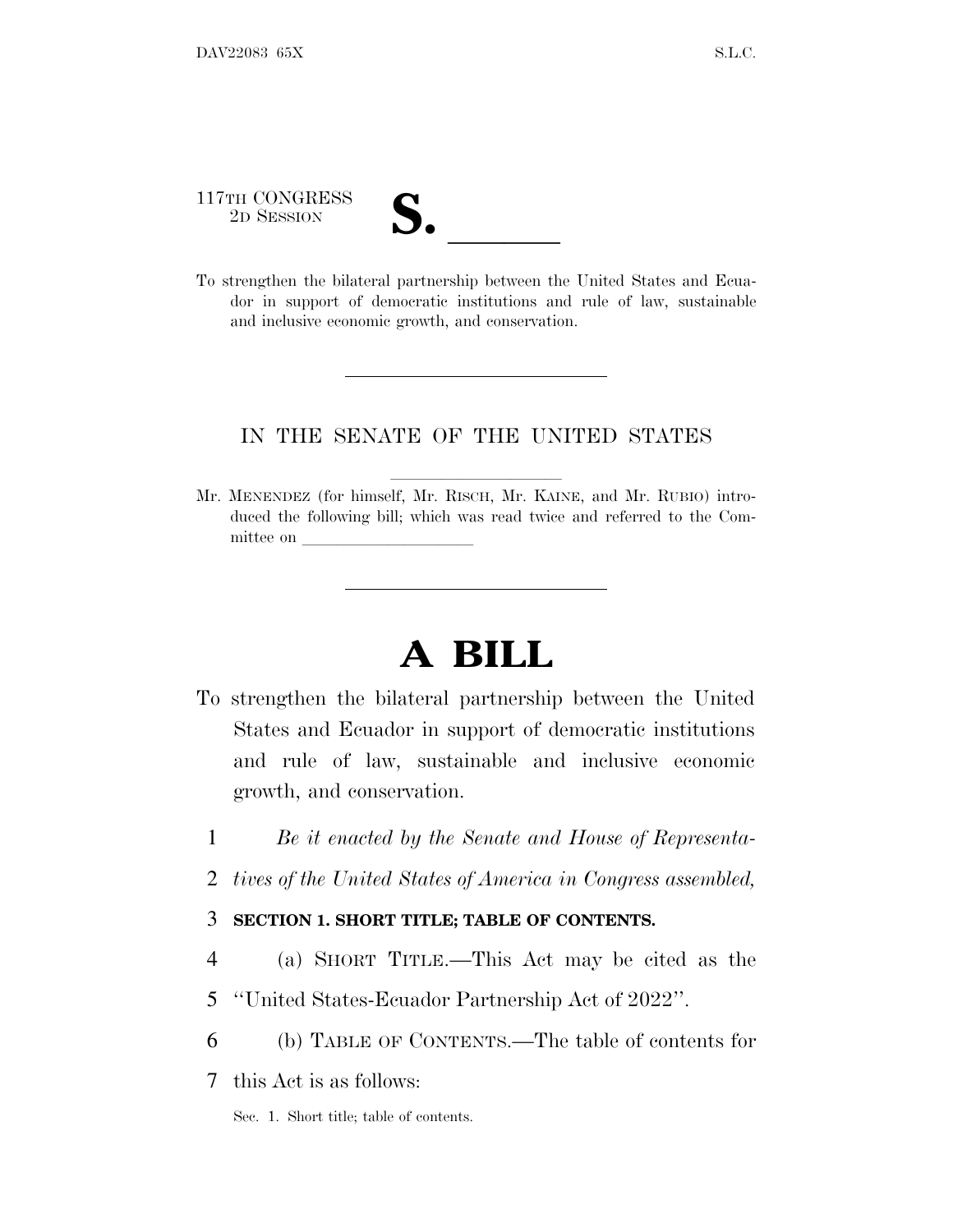Sec. 2. Findings.

Sec. 3. Sense of Congress.

Sec. 4. Facilitating economic and commercial ties.

Sec. 5. Promoting inclusive economic development.

Sec. 6. Combating illicit economies, corruption, and negative foreign influence.

Sec. 7. Strengthening democratic governance.

Sec. 8. Fostering conservation and stewardship.

Sec. 9. Reporting requirements.

Sec. 10. Sunset.

#### **SEC. 2. FINDINGS.**

 (a) FINDINGS.—Congress makes the following find-ings:

 (1) The United States and Ecuador have a his- tory of bilateral cooperation grounded in mutual re- spect, shared democratic values, and mutual security interests.

 (2) On February 7, 2021, and April 11, 2021, Ecuador held democratic elections that included par- ties from across the political spectrum, paving the way for continued progress towards strengthening democratic institutions.

 (3) The United States and Ecuador share stra- tegic interests in strengthening Ecuador's demo- cratic institutions, generating inclusive economic growth, and building capacity in law enforcement, anti-corruption, and conservation efforts.

 (4) The United States and Ecuador historically have enjoyed strong commercial, investment, and economic ties, yet Ecuador continues to face signifi-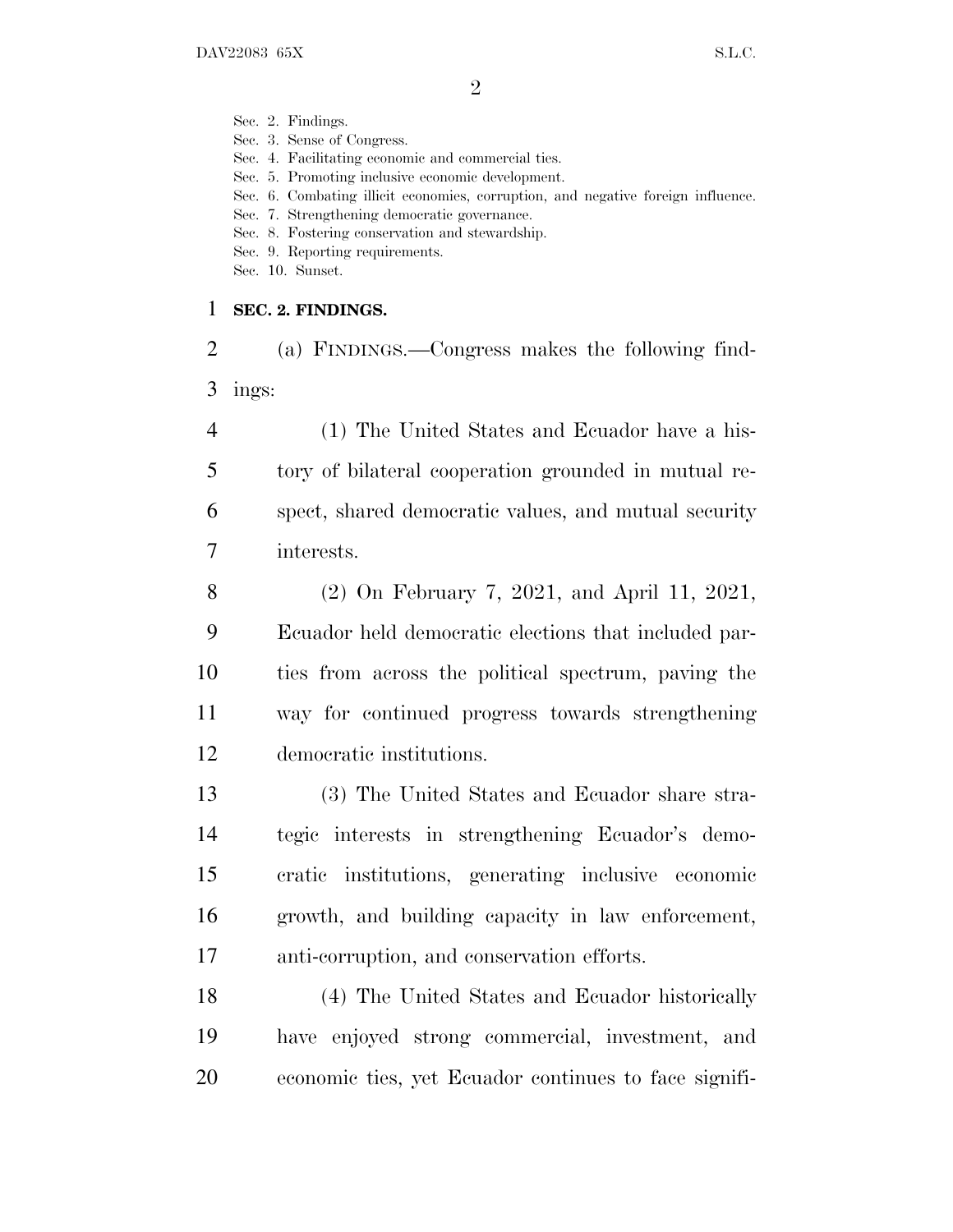| $\mathbf{1}$   | cant challenges to inclusive economic development,      |
|----------------|---------------------------------------------------------|
| $\overline{2}$ | including—                                              |
| 3              | $(A)$ the heavy economic toll of the COVID-             |
| $\overline{4}$ | 19 pandemic;                                            |
| 5              | (B) vulnerabilities with respect to the                 |
| 6              | growing role of the People's Republic of China          |
| 7              | in the financing and refinancing of Ecuador's           |
| 8              | debts, and in strategic infrastructure projects         |
| 9              | and sectors of the Ecuadorian economy; and              |
| 10             | (C) the need to develop and strengthen                  |
| 11             | open and transparent economic policies that             |
| 12             | strengthen Ecuador's integration with global            |
| 13             | markets, inclusive economic growth, and oppor-          |
| 14             | tunities for upward social mobility for the Ec-         |
| 15             | uadorian people.                                        |
| 16             | $(5)$ Since its establishment in December 2019,         |
| 17             | the United States Development Finance Corporation       |
| 18             | has provided more than $$440,000,000$ in financing      |
| 19             | to Ecuador.                                             |
| 20             | (6) Ecuador's justice system has taken impor-           |
| 21             | tant steps to fight corruption and criminality and to   |
| 22             | increase accountability. However, enduring chal-        |
| 23             | lenges to the rule of law in Ecuador, including the     |
| 24             | activities of transnational criminal organizations, il- |
| 25             | licit mining, illegal, unreported, and unregulated      |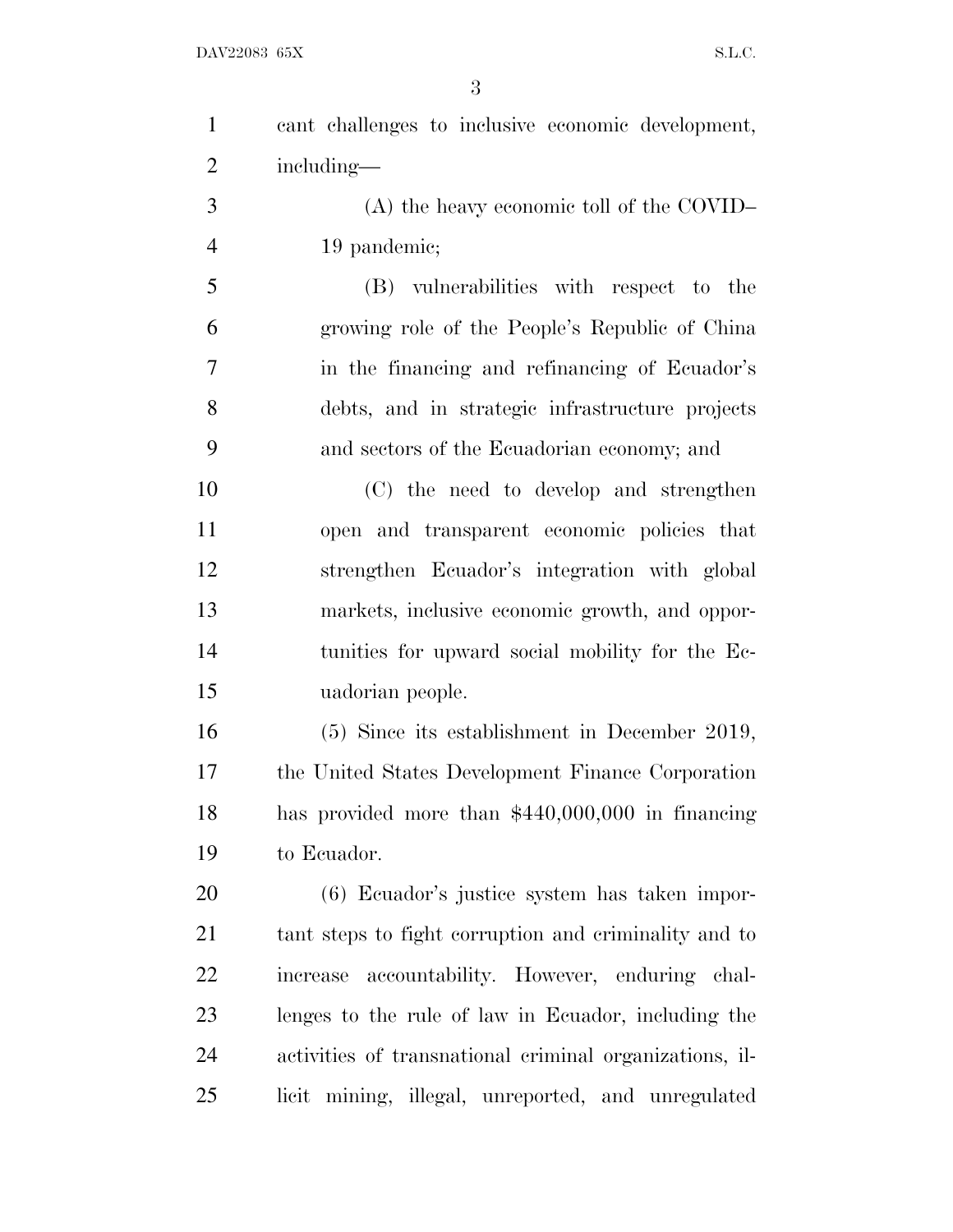(IUU) fishing, and undemocratic actors, present on- going risks for political and social stability in Ecua-dor.

 (7) The activities undertaken by the Govern- ment of the People's Republic of China in Ecuador, including its development of the ECU–911 video surveillance and facial recognition system, financing of the corruptly managed and environmentally dele- terious Coca Codo Sinclair Dam, and support for il- legal, unreported, and unregulated fishing practices around the Galapagos Islands, pose risks to demo-cratic governance and biodiversity in the country.

 (8) Ecuador, which is home to several of the Earth's most biodiverse ecosystems, including the Galapagos Islands, the headwaters of the Amazon river, the Condor mountain range, and the Yasuni Biosphere Reserve, has seen a reduction in its rainforests between 1990 and 2016, due in part to the incursion of criminal networks into protected areas.

 (9) On March 24, 2021, the Senate unani- mously approved Senate Resolution 22 (117th Con- gress), reaffirming the partnership between the United States and the Republic of Ecuador, and rec-ognizing the restoration and advancement of eco-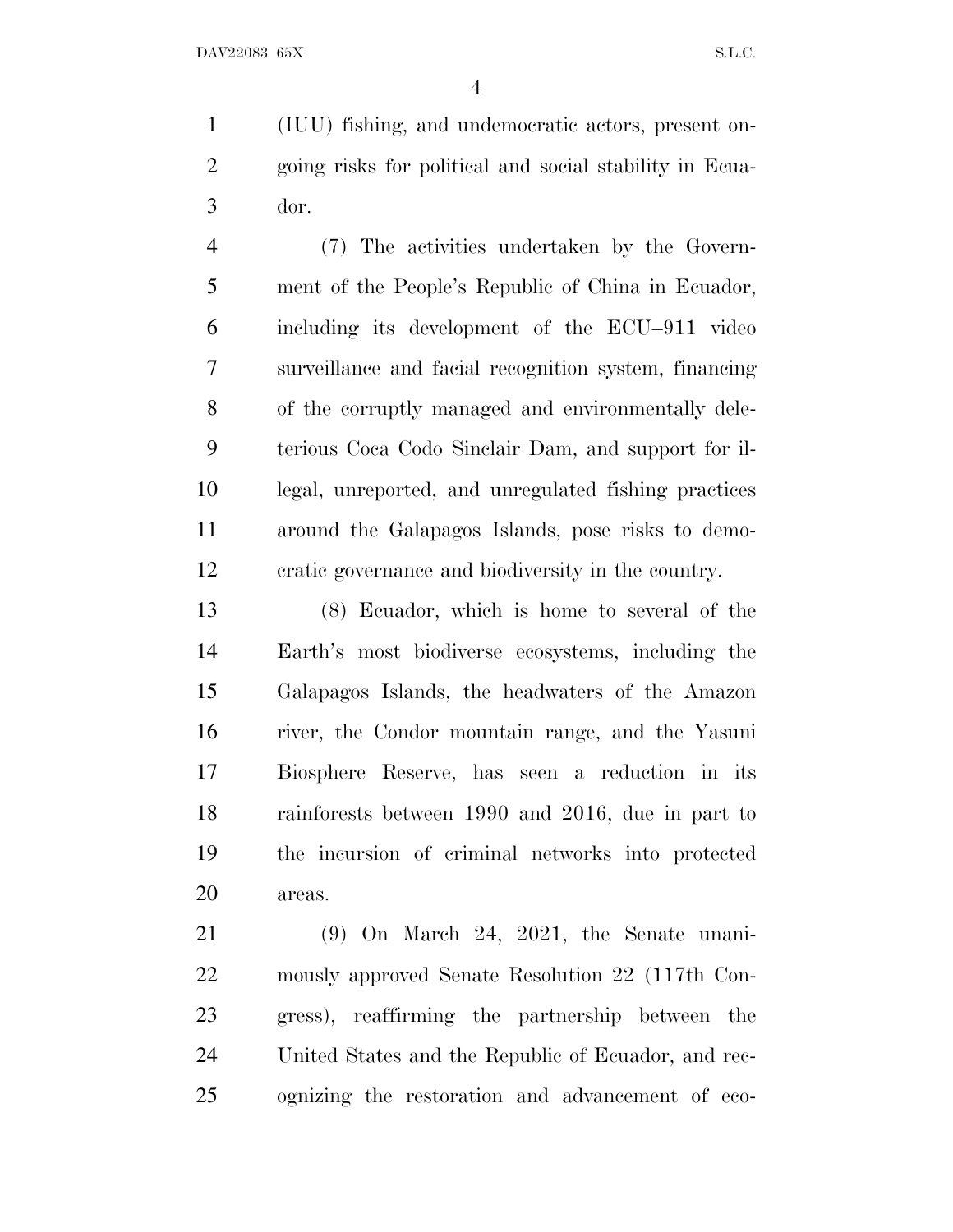nomic relations, security, and development opportu-nities in both nations.

 (10) On August 13, 2021, the United States and Ecuador celebrated the entry into force of the Protocol to the Trade and Investment Council Agreement between the Government of the United States of America and the Government of the Re- public of Ecuador Relating to Trade Rules and Transparency, recognizing the steps Ecuador has taken to decrease unnecessary regulatory burden and create a more transparent and predictable legal framework for foreign direct investment in recent years.

### **SEC. 3. SENSE OF CONGRESS.**

15 It is the sense of Congress that—

 (1) the United States should take additional steps to strengthen its bilateral partnership with Ec- uador, including by developing robust trade and in- vestment frameworks, increasing law enforcement cooperation, renewing the activities of the United States Agency for International Development in Ec- uador, and supporting Ecuador's response to and re- covery from the COVID–19 pandemic, as necessary and appropriate; and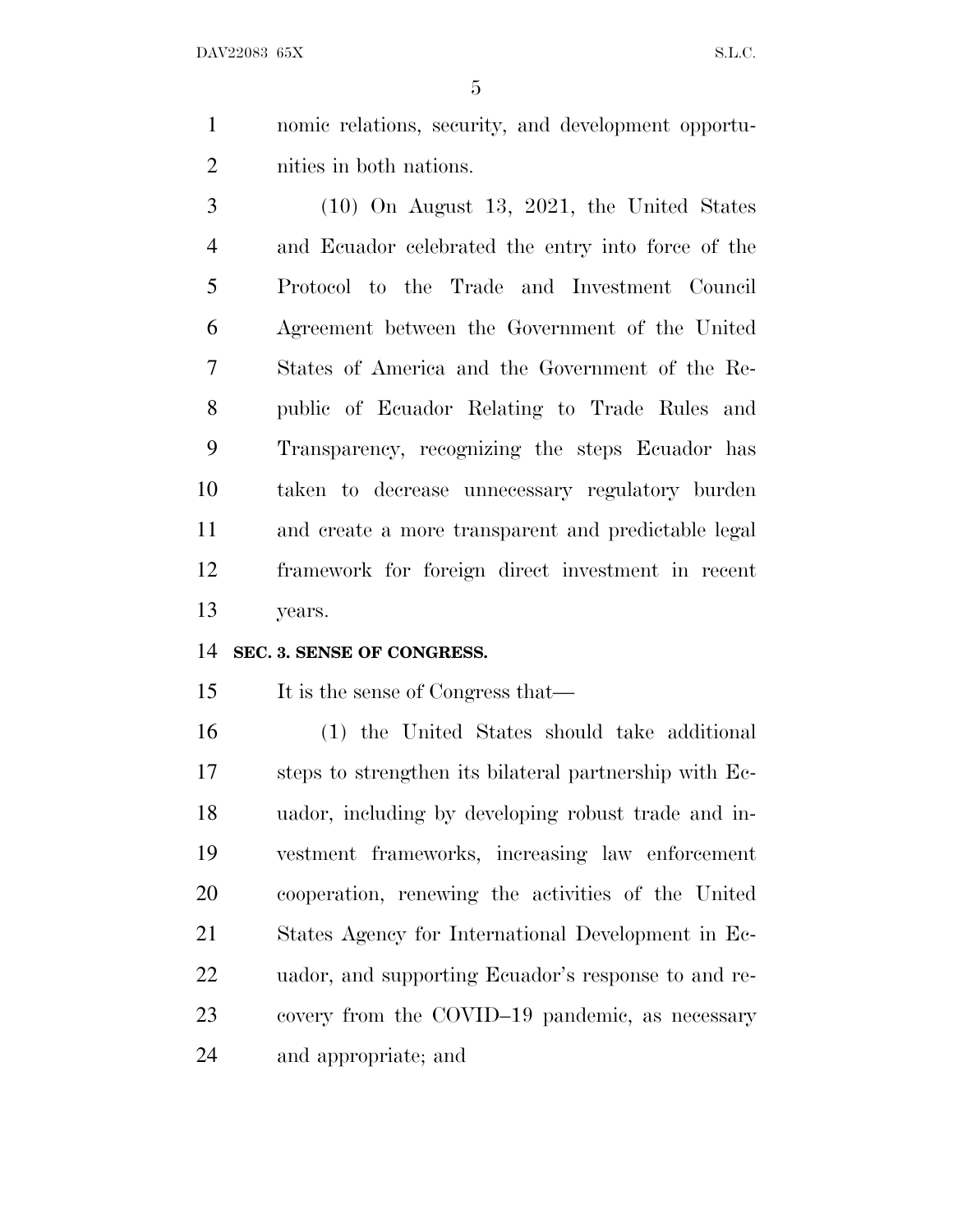(2) strengthening the United States-Ecuador partnership presents an opportunity to advance core United States national security interests and work with other democratic partners to maintain a pros- perous, politically stable, and democratic Western Hemisphere that is resilient to malign foreign influ-ence.

#### **SEC. 4. FACILITATING ECONOMIC AND COMMERCIAL TIES.**

 The Secretary of State, in coordination with the Sec- retary of Commerce, the United States Trade Representa- tive, the Secretary of the Treasury, and the heads of other relevant Federal departments and agencies, as appro- priate, shall develop and implement a strategy to strength- en commercial and economic ties between the United States and Ecuador by—

 (1) promoting cooperation and information sharing to encourage awareness of and increase trade and investment opportunities between the United States and Ecuador;

 (2) supporting efforts by the Government of Ecuador to promote a more open, transparent, and competitive business environment, including by low- ering trade barriers, implementing policies to reduce trading times, and improving efficiencies to expedite customs operations for importers and exporters of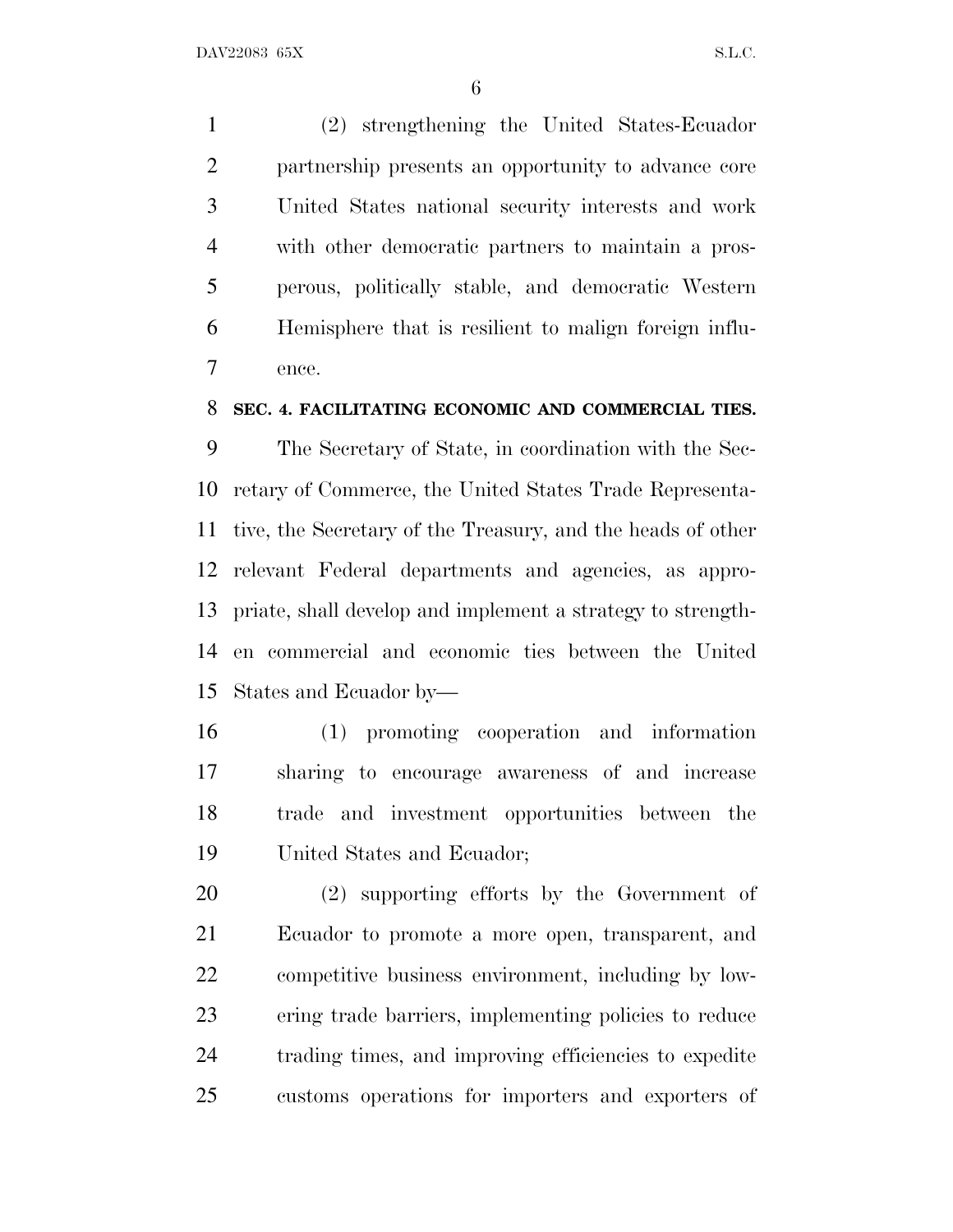all sizes, in all sectors, and at all entry ports in Ec-uador;

 (3) establishing frameworks or mechanisms to review the long term financial sustainability and se- curity implications of foreign investments in Ecua-dor in strategic sectors or services;

 (4) establishing competitive and transparent in- frastructure project selection and procurement proc- esses in Ecuador that promote transparency, open competition, financial sustainability, and robust ad-herence to global standards and norms;

 (5) developing programs to help the Govern- ment of Ecuador improve efficiency and trans- parency in customs administration, including through support for the Government of Ecuador's ongoing efforts to digitize its customs process and accept electronic documents required for the import, export, and transit of goods under specific inter- national standards, as well as related training to ex- pedite customs, security, efficiency, and competitive-ness;

 (6) spurring digital transformation that would advance—

 (A) the provision of digitized government services with the greatest potential to improve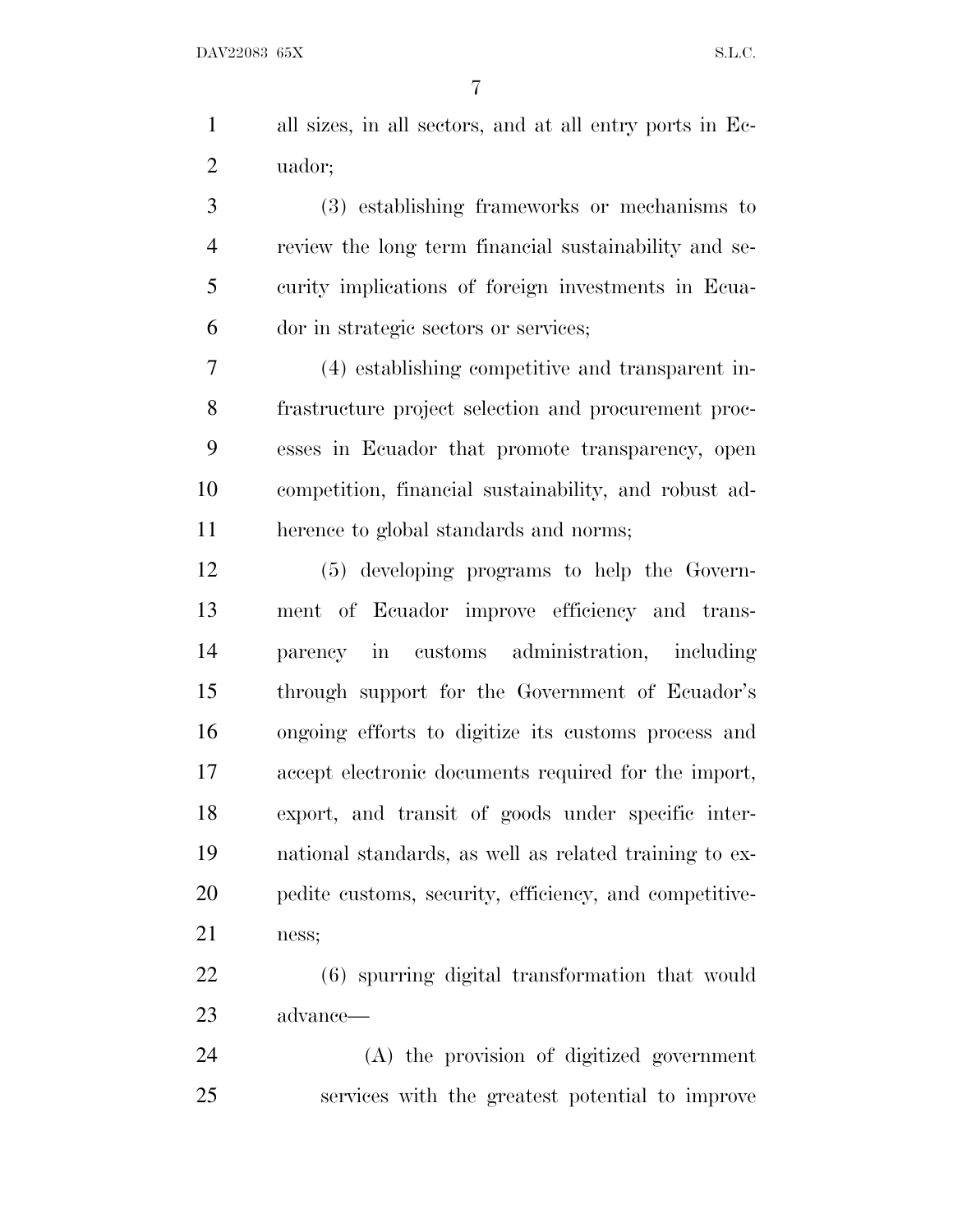transparency, lower business costs, and expand citizens' access to public services and public in-formation;

 (B) the provision of transparent and af- fordable access to the internet and digital infra-structure; and

 (C) best practices to mitigate the risks to digital infrastructure by doing business with communication networks and communications supply chains with equipment and services from companies with close ties to or susceptible to pressure from governments or security services without reliable legal checks on governmental powers; and

 (7) identifying, as appropriate, a role for the United States International Development Finance Corporation, the Millennium Challenge Corporation, 18 the United States Agency for International Develop- ment, and the United States private sector in sup- porting efforts to increase private sector investment and strengthen economic prosperity.

## **SEC. 5. PROMOTING INCLUSIVE ECONOMIC DEVELOPMENT.**

 The Administrator of the United States Agency for International Development, in coordination with the Sec-retary of State and the heads of other relevant Federal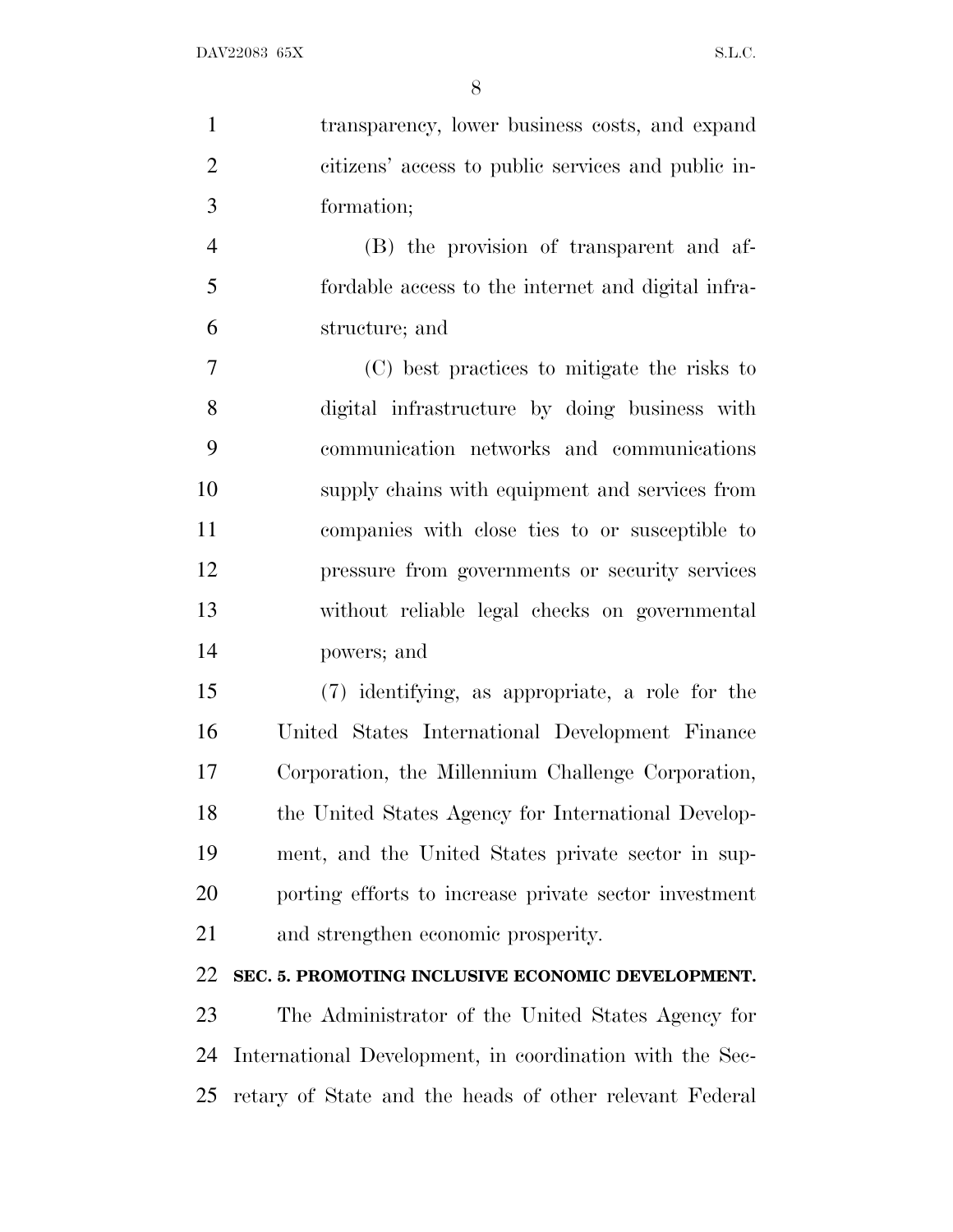departments and agencies, as appropriate, shall develop and implement a strategy and related programs to support inclusive economic development across Ecuador's national territory by—

 (1) facilitating increased access to public and private financing, equity investments, grants, and market analysis for small and medium-sized busi-nesses;

 (2) providing technical assistance to local gov- ernments to formulate and enact local development plans that invest in Indigenous and Afro-Ecuadorian communities;

 (3) connecting rural agricultural networks, in- cluding Indigenous and Afro-Ecuadorian agricultural networks, to consumers in urban centers and export markets, including through infrastructure construc- tion and maintenance programs that are subject to audits and carefully designed to minimize potential environmental harm;

 (4) partnering with local governments, the pri- vate sector, and local civil society organizations, in- cluding organizations representing marginalized communities and faith-based organizations, to pro-vide skills training and investment in support of ini-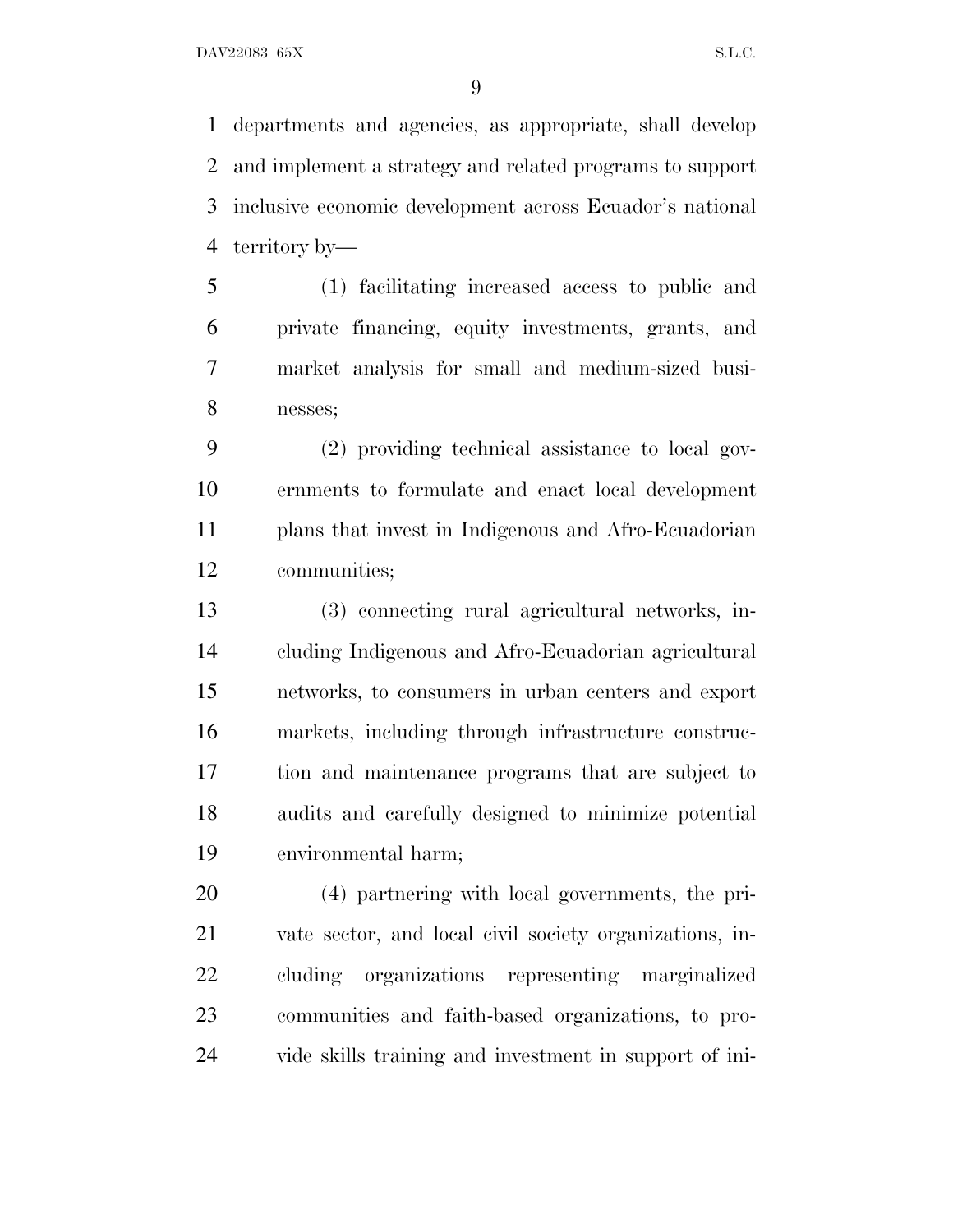tiatives that provide economically viable, legal alter- natives to participating in illegal economies; and (5) connecting small scale fishing enterprises to consumers and export markets, in order to reduce vulnerability to organized criminal networks. **SEC. 6. COMBATING ILLICIT ECONOMIES, CORRUPTION, AND NEGATIVE FOREIGN INFLUENCE.** The Secretary of State shall develop and implement a strategy and related programs to increase the capacity of Ecuador's justice system and law enforcement authori-

 ties to combat illicit economies, corruption, transnational criminal organizations, and the harmful influence of ma-lign foreign and domestic actors by—

 (1) providing technical assistance and support to specialized units within the Attorney General's of- fice to combat corruption and to promote and pro- tect internationally recognized human rights in Ec- uador, including the Transparency and Anti-Corrup- tion Unit, the Anti-Money Laundering Unit, the Task Force to Combat Corruption in Central Amer-ica, and the Environmental Crimes Unit;

 (2) strengthening bilateral assistance and com- plementary support through multilateral anti-corrup- tion mechanisms, as necessary and appropriate, to counter corruption and recover assets derived from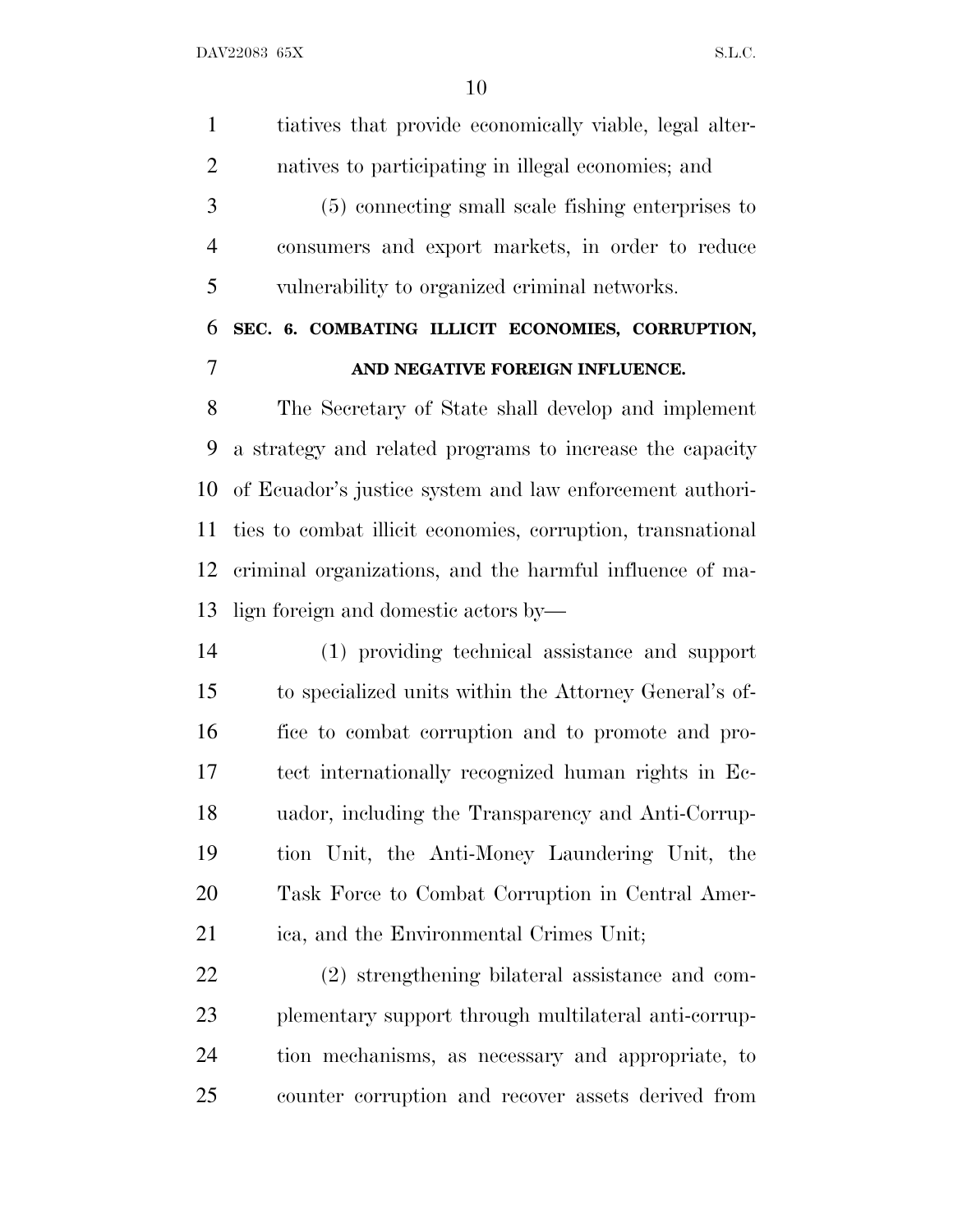| $\mathbf{1}$   | corruption, including through strengthening inde-      |
|----------------|--------------------------------------------------------|
| $\overline{2}$ | pendent inspectors general to track and reduce cor-    |
| 3              | ruption;                                               |
| $\overline{4}$ | (3) improving the technical capacity of prosecu-       |
| 5              | tors and financial institutions in Ecuador to combat   |
| 6              | corruption by—                                         |
| 7              | (A) detecting and investigating suspicious             |
| 8              | financial transactions, and conducting asset for-      |
| 9              | feitures and criminal analysis; and                    |
| 10             | (B) combating money laundering, financial              |
| 11             | crimes, and extortion;                                 |
| 12             | (4) providing technical assistance and material        |
| 13             | support (including, as appropriate, radars, vessels,   |
| 14             | and communications equipment) to vetted specialized    |
| 15             | units of Ecuador's national police and the armed       |
| 16             | services to disrupt, degrade, and dismantle organiza-  |
| 17             | involved in illicit nareotics trafficking,<br>tions    |
| 18             | transnational criminal activities, illicit mining, and |
| 19             | illegal, unregulated, and unreported fishing, among    |
| 20             | other illicit activities;                              |
| 21             | (5) providing technical assistance to address          |
| 22             | challenges related to Ecuador's penitentiary and cor-  |
| 23             | rections system;                                       |
| 24             | (6) strengthening the regulatory framework of          |
| 25             | mining through collaboration with key Ecuadorian       |
|                |                                                        |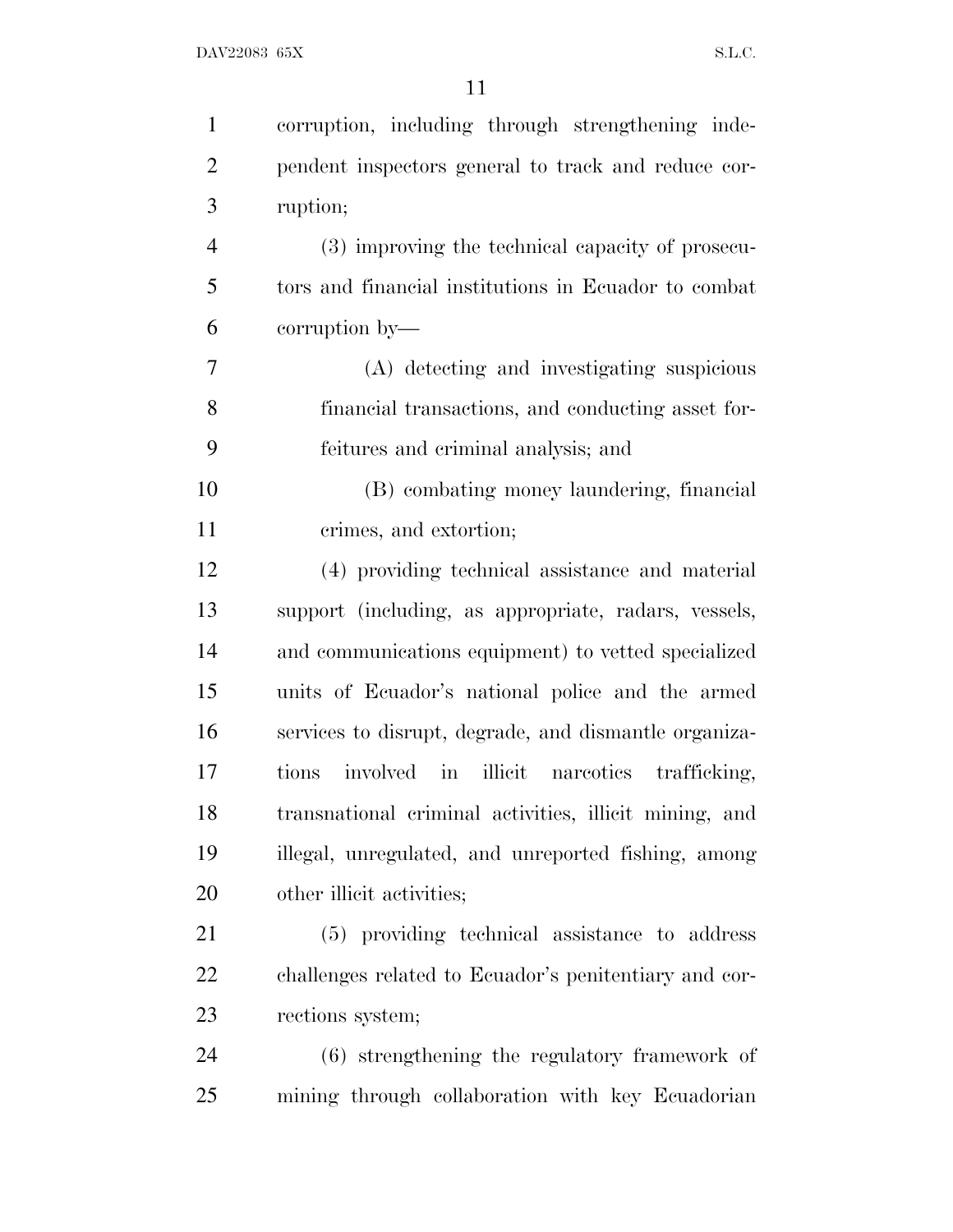institutions, such as the Interior Ministry's Special Commission for the Control of Illegal Mining and the National Police's Investigative Unit on Mining Crimes, and providing technical assistance in sup-port of their law enforcement activities;

 (7) providing technical assistance to judges, prosecutors, and ombudsmen to increase capacity to enforce laws against human smuggling and traf- ficking, illicit mining, illegal logging, illegal, unregu- lated, and unreported (IUU) fishing, and other illicit economic activities;

 (8) providing support to the Government of Ec- uador to prevent illegal, unreported, and unregulated fishing, including through expanding detection and response capabilities, and the use of dark vessel tracing technology;

 (9) supporting multilateral efforts to stem ille- gal, unreported, and unregulated fishing with neigh- boring countries in South America and within the South Pacific Regional Fisheries Management Organisation;

 (10) assisting the Government of Ecuador's ef- forts to protect defenders of internationally recog- nized human rights, including through the work of the Office of the Ombudsman of Ecuador, and by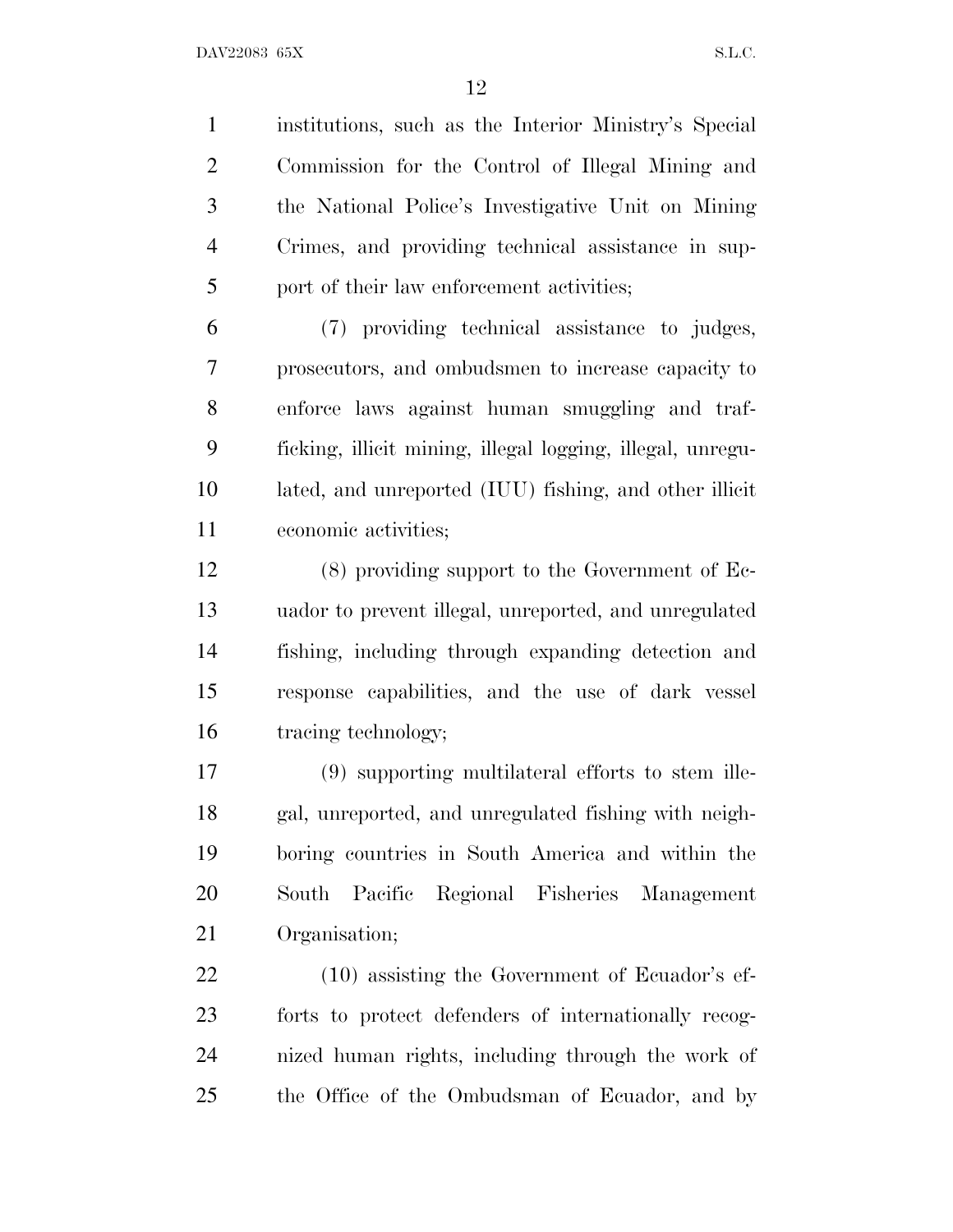| $\mathbf{1}$   | encouraging the inclusion of Indigenous and Afro-       |
|----------------|---------------------------------------------------------|
| $\overline{2}$ | Ecuadorian communities and civil society organiza-      |
| 3              | tions in this process;                                  |
| $\overline{4}$ | (11) supporting efforts to improve trans-               |
| 5              | parency, uphold accountability, and build capacity      |
| 6              | within the Office of the Comptroller General;           |
| 7              | (12) enhancing the institutional capacity and           |
| 8              | technical capabilities of defense and security institu- |
| 9              | tions of Ecuador to conduct national or regional se-    |
| 10             | curity missions, including through regular bilateral    |
| 11             | and multilateral cooperation, foreign military financ-  |
| 12             | ing, international military education, and training     |
| 13             | programs, consistent with applicable Ecuadorian         |
| 14             | laws and regulations;                                   |
| 15             | (13) enhancing port management and maritime             |
| 16             | security partnerships to disrupt, degrade, and dis-     |
| 17             | mantle transnational criminal networks and facili-      |
| 18             | tate the legitimate flow of people, goods, and serv-    |
| 19             | ices; and                                               |
| 20             | (14) strengthening cybersecurity cooperation—           |
| 21             | $(A)$ to effectively respond to cybersecurity           |
| 22             | threats, including state-sponsored threats;             |
| 23             | (B) to share best practices to combat such              |

threats;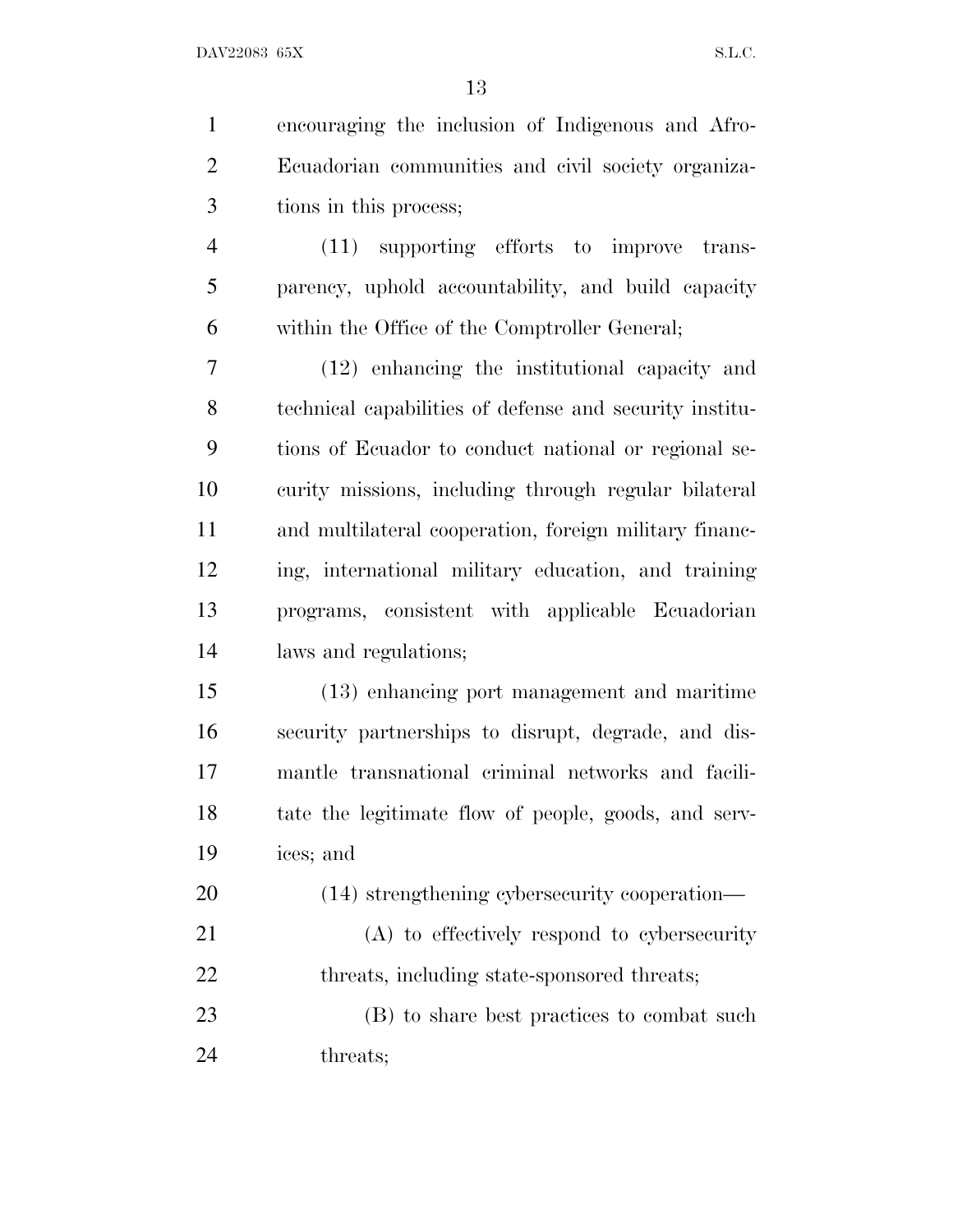| $\mathbf{1}$   | (C) to help develop and implement infor-                  |
|----------------|-----------------------------------------------------------|
| $\overline{2}$ | mation architectures that respect individual pri-         |
| 3              | vacy rights and reduce the risk that data col-            |
| $\overline{4}$ | lected through such systems will be exploited by          |
| 5              | malign state and non-state actors;                        |
| 6              | to strengthen resilience against<br>(D)                   |
| $\tau$         | cyberattacks, misinformation, and propaganda;             |
| 8              | and                                                       |
| 9              | (E) to strengthen the resilience of critical              |
| 10             | infrastructure.                                           |
| 11             | SEC. 7. STRENGTHENING DEMOCRATIC GOVERNANCE.              |
| 12             | (a) STRENGTHENING DEMOCRATIC GOVERNANCE.-                 |
| 13             | The Secretary of State, in coordination with the Adminis- |
| 14             | trator of the United States Agency for International De-  |
| 15             | velopment, should develop and implement initiatives to    |
|                | 16 strengthen democratic governance in Ecuador by sup-    |
|                | 17 porting—                                               |
| 18             | (1) measures to improve the capacity of na-               |
| 19             | tional and subnational government institutions to         |
| 20             | govern through transparent, inclusive, and demo-          |
| 21             | cratic processes;                                         |
| 22             | (2) efforts that measurably enhance the capac-            |
| 23             | ity of political actors and parties to strengthen         |
| 24             | democratic institutions and the rule of law;              |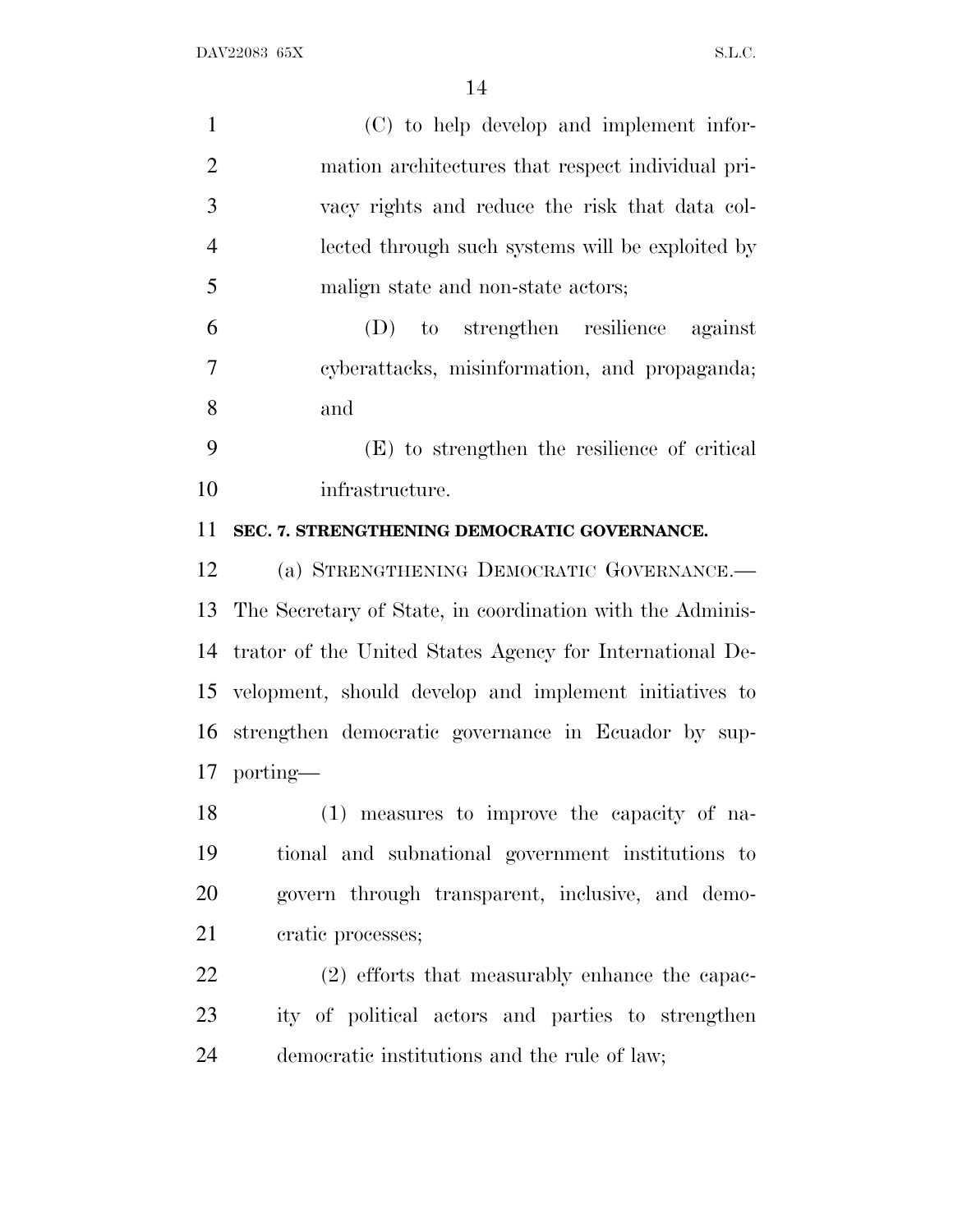| $\mathbf{1}$   | (3) initiatives to strengthen democratic govern-         |
|----------------|----------------------------------------------------------|
| $\overline{2}$ | ance, including combating political, administrative,     |
| 3              | and judicial corruption and improving transparency       |
| $\overline{4}$ | of the administration of public budgets; and             |
| 5              | (4) the efforts of civil society organizations and       |
| 6              | independent media-                                       |
| $\tau$         | (A) to conduct oversight of the Govern-                  |
| 8              | ment of Ecuador and the National Assembly of             |
| 9              | Ecuador;                                                 |
| 10             | (B) to promote initiatives that strengthen               |
| 11             | democratic governance, anti-corruption stand-            |
| 12             | ards, and public and private sector trans-               |
| 13             | parency; and                                             |
| 14             | (C) to foster political engagement between               |
| 15             | the Government of Ecuador, including the Na-             |
| 16             | tional Assembly of Ecuador, and all parts of             |
| 17             | Ecuadorian society, including women, indige-             |
| 18             | nous communities, and Afro-Ecuadorian com-               |
| 19             | munities.                                                |
| 20             | (b) LEGISLATIVE STRENGTHENING.—The Adminis-              |
| 21             | trator of the United States Agency for International De- |
| 22             | velopment, working through the Consortium for Elections  |
| 23             | and Political Process Strengthening or any equivalent or |
| 24             | successor mechanism, shall develop and implement pro-    |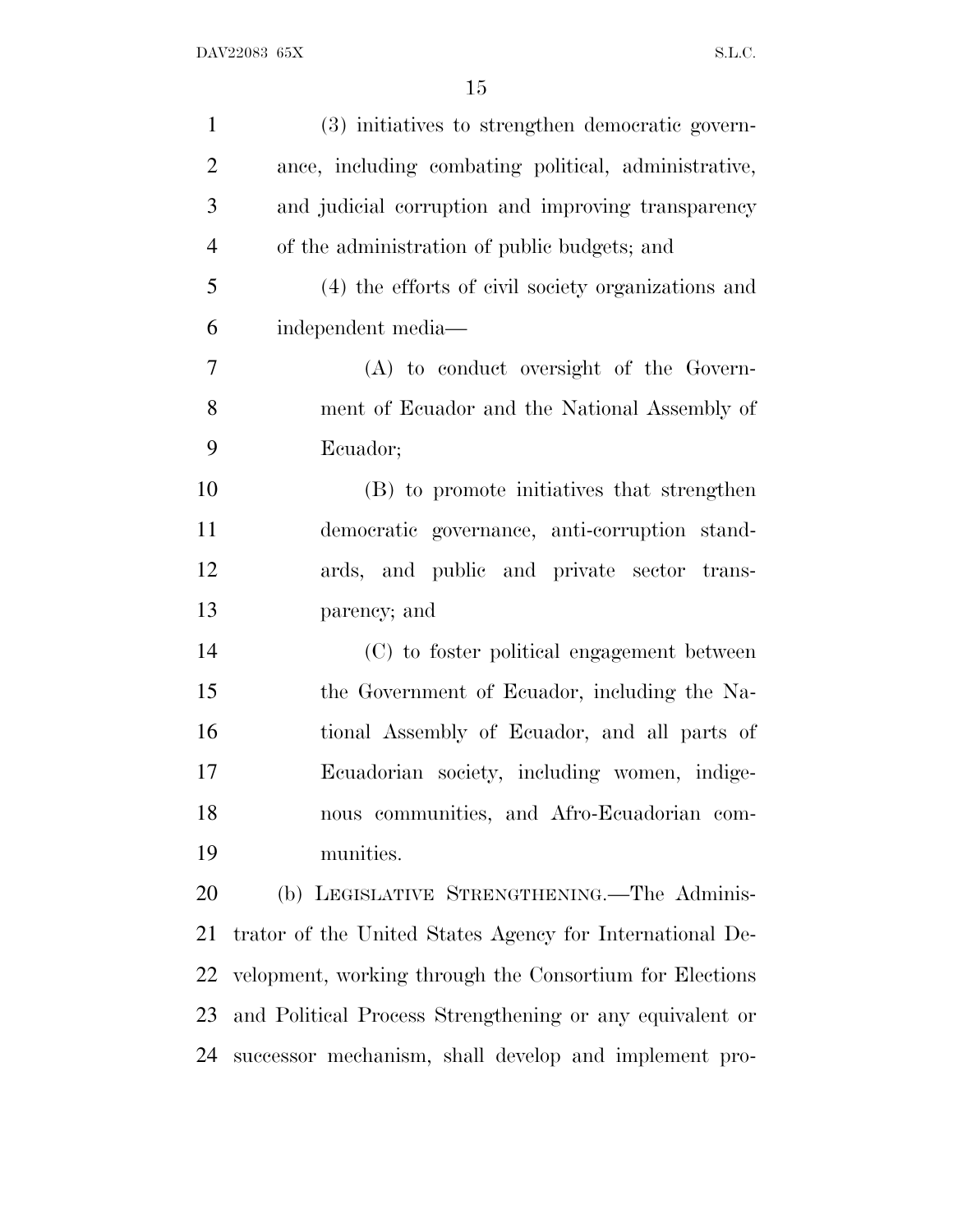grams to strengthen the National Assembly of Ecuador by providing training and technical assistance to—

 (1) members and committee offices of the Na- tional Assembly of Ecuador, including the Ethics Committee and Audit Committee;

 (2) assist in the creation of entities that can offer comprehensive and independent research and analysis on legislative and oversight matters pending before the National Assembly, including budgetary and economic issues; and

 (3) improve democratic governance and govern- ment transparency, including through effective legis-lation.

 (c) BILATERAL LEGISLATIVE COOPERATION.—To the degree practicable, in implementing the programs re- quired under subsection (b), the Administrator of the United States Agency for International Development should facilitate meetings and collaboration between mem- bers of the United States Congress and the National As-sembly of Ecuador.

## **SEC. 8. FOSTERING CONSERVATION AND STEWARDSHIP.**

 The Administrator of the United States Agency for International Development, in coordination with the Sec- retary of State and the heads of other relevant Federal departments and agencies, shall develop and implement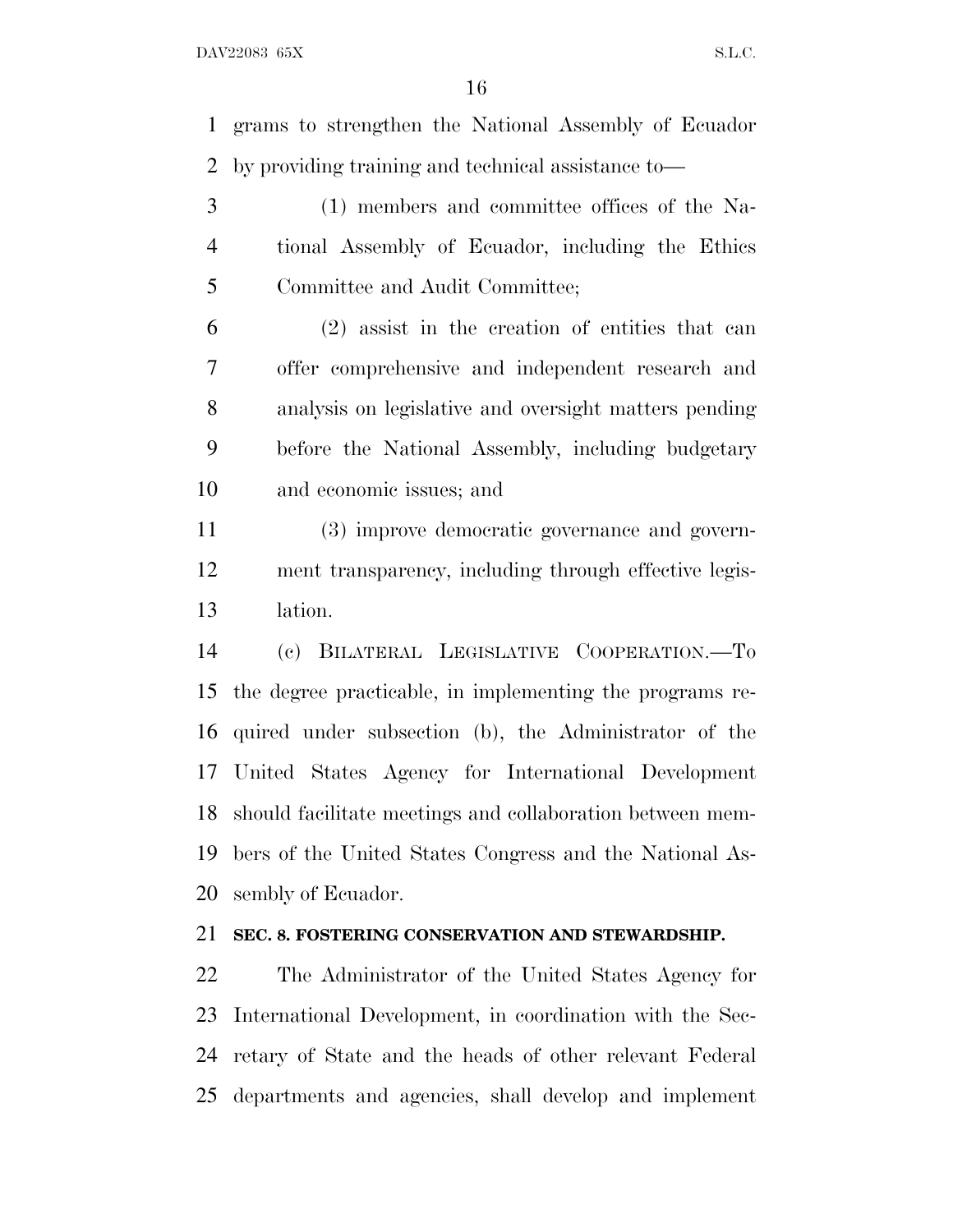programs and enhance existing programs, as necessary and appropriate, to improve ecosystem conservation and enhance the effective stewardship of Ecuador's natural re-sources by—

 (1) providing technical assistance to Ecuador's Ministry of the Environment to safeguard national parks and protected forests and protected species, while promoting the participation of Indigenous com-munities in this process;

 (2) strengthening the capacity of communities to access the right to prior consultation, encoded in Article 57 of the Constitution of Ecuador and re- lated laws, executive decrees, administrative acts, and ministerial regulations;

 (3) supporting Indigenous and Afro-Ecuadorian communities as they raise awareness of threats to biodiverse ancestral lands, including through support for local media in such communities and technical assistance to monitor illicit activities;

 (4) partnering with the Government of Ecuador 21 in support of reforestation and improving river, lake, and coastal water quality;

 (5) providing assistance to communities af-fected by illegal mining and deforestation; and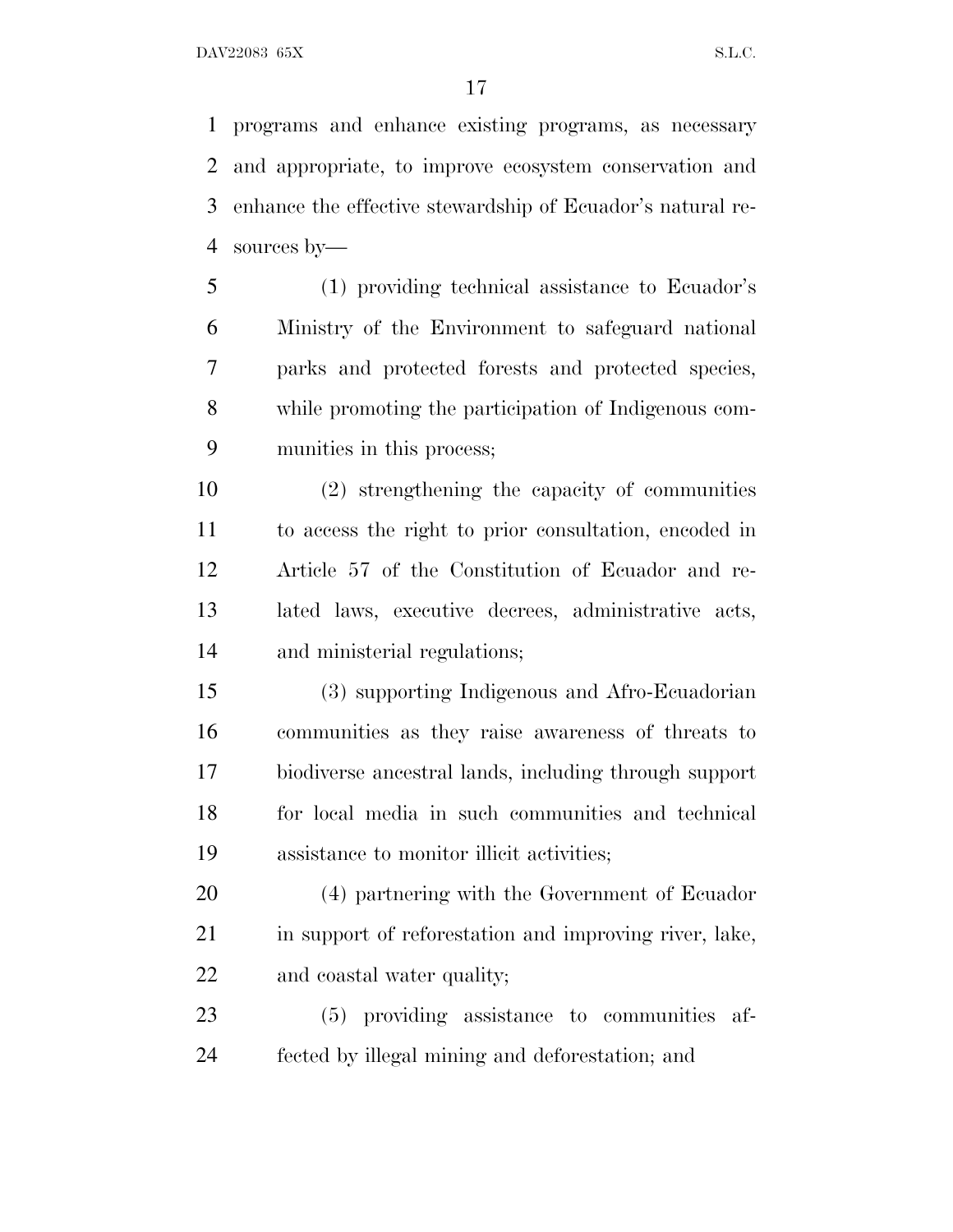| $\mathbf{1}$   | (6) fostering mechanisms for cooperation on                |
|----------------|------------------------------------------------------------|
| $\overline{2}$ | emergency preparedness and rapid recovery from             |
| 3              | natural disasters, including by—                           |
| $\overline{4}$ | (A) establishing regional preparedness, re-                |
| 5              | covery, and emergency management centers to                |
| 6              | facilitate rapid response to survey and help               |
| $\overline{7}$ | maintain planning on regional disaster antici-             |
| 8              | pated needs and possible resources; and                    |
| 9              | (B) training disaster recovery officials on                |
| 10             | latest techniques and lessons learned from                 |
| 11             | United States experiences.                                 |
| 12             | SEC. 9. REPORTING REQUIREMENTS.                            |
| 13             | (a) SECRETARY OF STATE.—The Secretary of State,            |
| 14             | in coordination with the heads of other relevant Federal   |
|                | 15 departments and agencies as described in sections 4, 6, |
|                | 16 and $7(a)$ , shall—                                     |
| 17             | $(1)$ not later than 180 days after the date of            |
| 18             | the enactment of this Act, submit to the appropriate       |
| 19             | congressional committees a comprehensive strategy          |
| 20             | to address the requirements described in sections 4,       |
| 21             | $6,$ and $7(a)$ ; and                                      |
| 22             | $(2)$ not later than 2 years and 4 years after             |
| 23             | submitting the comprehensive strategy under para-          |
| 24             | graph (1), submit to the appropriate congressional         |
|                |                                                            |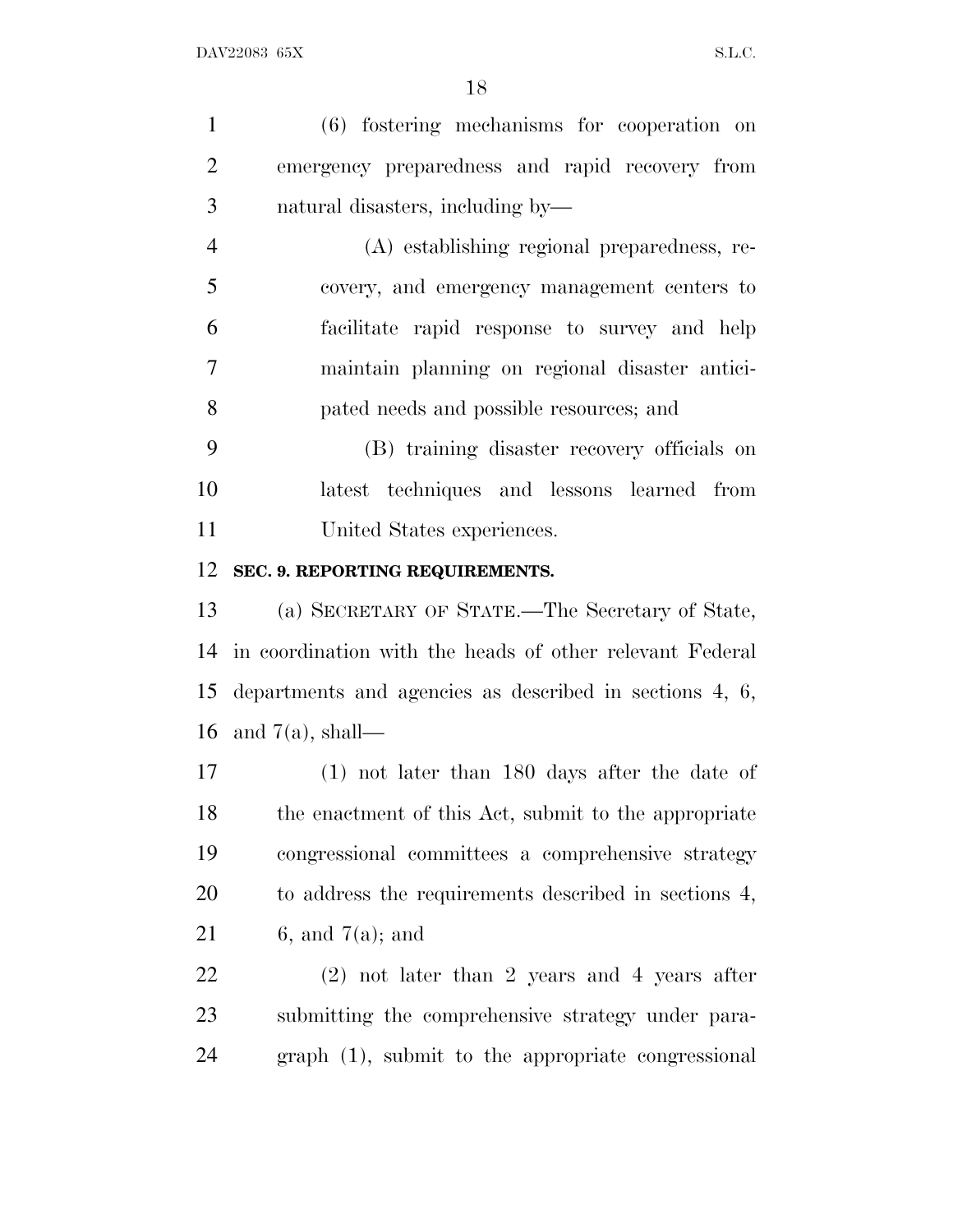committees a report describing the implementation of the strategy.

 (b) ADMINISTRATOR OF THE UNITED STATES AGEN- CY FOR INTERNATIONAL DEVELOPMENT.—The Adminis- trator of the United States Agency for International De- velopment, in coordination with the heads of other relevant Federal departments and agencies as described in sections 5, 7(b), and 8, shall—

 (1) not later than 180 days after the date of the enactment of this Act, submit to appropriate congressional committees a comprehensive strategy to address the requirements described in sections 4, 7(b), and 8; and

 (2) not later than 2 years and 4 years after submitting the comprehensive strategy under para- graph (1), submit to the appropriate congressional committees a report describing the implementation of the strategy.

 (c) SUBMISSION.—The strategies and reports re- quired under subsections (a) and (b) may be submitted to the appropriate congressional committees as joint strat-egies and reports.

23 (d) APPROPRIATE CONGRESSIONAL COMMITTEES.— In this act, the term ''appropriate congressional commit-tees'' means the Committee on Foreign Relations of the